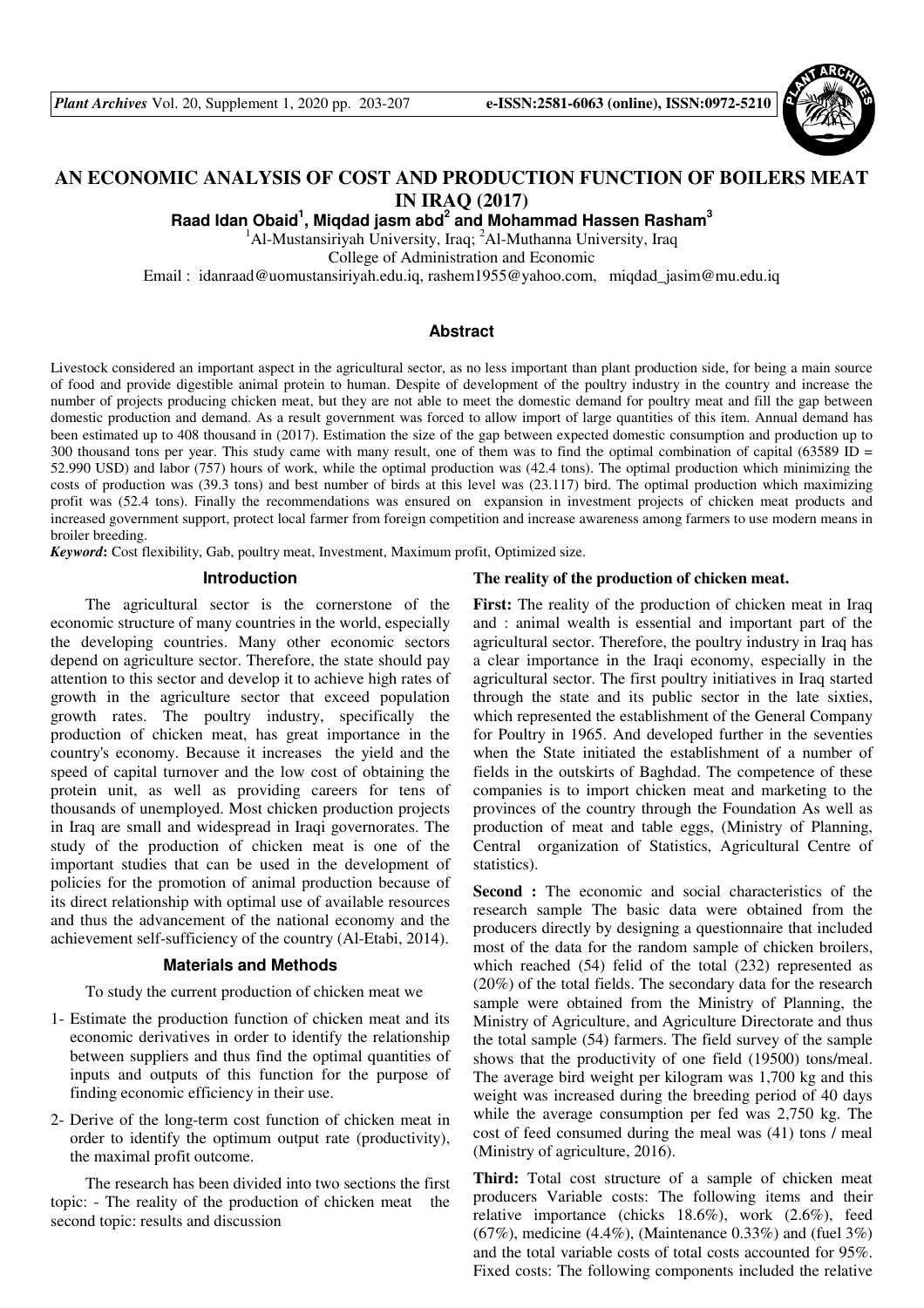importance of the field, instead of field rent (60%) and permanent work (40%). The total fixed costs were 5%. Average total cost for producing one (kg) for sample was estimated to be (2600 dinar/ kg).

## **Result and Discussion**

**(A) Statistical Estimation** of Chicken Meat Production Function The data were obtained through a random sample of meat broilers in Wasit governorate and a questionnaire form prepared to meet the study objectives A random sample of (54) fields was selected from (232) fields, which formed (20%) of the total fields. The Kop-Douglas function was used to express the productive relationship as the dependent variable (the value of the chicken meat production) and the independent variables. Work, the capital which includes (value of chicks, feed value, value of veterinary medicine and value of family work) as independent variables according to the following equation, (Henderson, 1980):

$$
y = AL^{\alpha}K^{\beta}
$$

where  $Y=$  the value of chicken meat production

 $L =$ Labor value (hour)

K= Capital value (ID)

A,  $\alpha$ ,  $\beta$  are function parameters

2- Statistical Estimation of Chicken Meat Production Function : The least square estimation method was used In the estimation of the function of the production of chicken meat and double logarithmic formula, based on the statistical tests (t, F,  $R^2$ ) and standard (Klein, Durbin-w, piark), (Koutsoyiannis,1997).

where:  $y =$  represents the value of production of chicken meat

 $L =$ labor (hour)

 $k =$ Value of capital (D)

 $N = 210$  In y = 2.92 + 0.165 ln L + 0.656 ln K.

 $t=$  (3.141) (2.479) (7.561)

 $R^2 = 0.88$ , F= 1087, D.W. = 1.91

By converting the function above into a cup-Douglas formula we obtain a production function

 $Y = 2.92$   $L^{0.165}$   $K^{0.656}$ 

The results of the statistical estimation of the parameters of the chicken meat production function showed that the calculated value of (t) shows the significance of the two variables (labor, capital) at a significant level of 1%. And  $R^2 = 88\%$ . This means that 88% of the variables in chicken meat production are explained by the changes in work and capital, while 12% of the changes are due to other factors not included in the model. The value of F) calculated from the model indicates the significance of the whole function at 5%, (Koutsoyiannis, 1997).

#### (**B) Econometric Analysis**

There was no multicollinearity problem between the two explanatory variables (the capital and the labor) using the (Klein method), where the total correlation coefficient of the multiple linear model was found by taking the square root of the selection factor of 0.93) Compared by of the correlation coefficients. it was greater than the values of the simple correlation coefficients in the matrix of the correlation

coefficients and the absence of the autocorrelation between the residues through the Darban Watson test (D.W) (1.72 <  $1.91 < 2.26$ , from which we infer that there is no selfassociation between random errors associated with independent variables in the chicken meat production function. Since the research is based on cross-sectional data, it is expected that there is a problem of inconsistency of homogeneity of variance, which is often accompanied by cross-sectional data, which include the estimation of regression equation as a dependent variable and the output of chicken meat as a separate variable and the estimated relationship as follow, (Johnston, 1984).

Log ei<sup>2</sup> = -1.593 + 0.108 log y  
\nt = (-0.599) (2.180)  
\n
$$
R^2
$$
 = 0.0041, F= 1.32

The estimated function above was not significant for a significant level of 1%, according to the F test. The calculated t-value of the function above was less than the table value and 1% significance this indicates absence of inconsistency of homogeneity problem.

#### **(C) Economic Analysis :**

- 1. **The parameter value of the variable in the double logarithmic function represents the production elasticity of this variable**, which shows that the productive elasticity of the work (0.165) is positive and low. And it was (0.656) for capital, which is positive and relatively high. This means that the increase of capital by 10% leads to increase of production by (6.56%). The total elasticity of production  $(\beta + \alpha)$  reached  $(0.821)$ which means (decreasing returns to scale). This indicates that the increase in the quantities used by the production resources by 10% leads to an increase in production of chicken meat by (8.21%), which means that it provides the possibility of increasing production in a decreasing manner when the resources used are used at a fixed rate.(Debertian,1986).
- 2. **Economic derivatives of chicken meat production function**. The marginal and the average of production function for both labor and average capital suppliers were calculated as an average of (39314) thousand dinars / meal. While the marginal output and the average capital production rate were calculated when the labor component was used at an average (780) hours / meal. The final derivatives was as follows :

$$
y = AL^{\alpha} K^{\beta} \rightarrow Y = 2.92 L^{0.165} K^{0.656}
$$

**Average product of the labor resource when the average capital in the sample is (39314) thousand dinars**

$$
AP_{L} = AL(\alpha-1) K\beta
$$
  
AP<sub>L</sub> = 2.92 L<sup>-0.835</sup> (39314)<sup>0.656</sup>  
= 32.46 L<sup>-0.835</sup>

**The average output of capital produced when the average work in the study sample (780) hours**

AP (K) = AL<sup>$$
\alpha
$$</sup> K <sup>$\beta$ -1</sup> = 2.92 L<sup>0.165</sup> K<sup>-0.344</sup>  
8.76 K<sup>-0.344</sup> =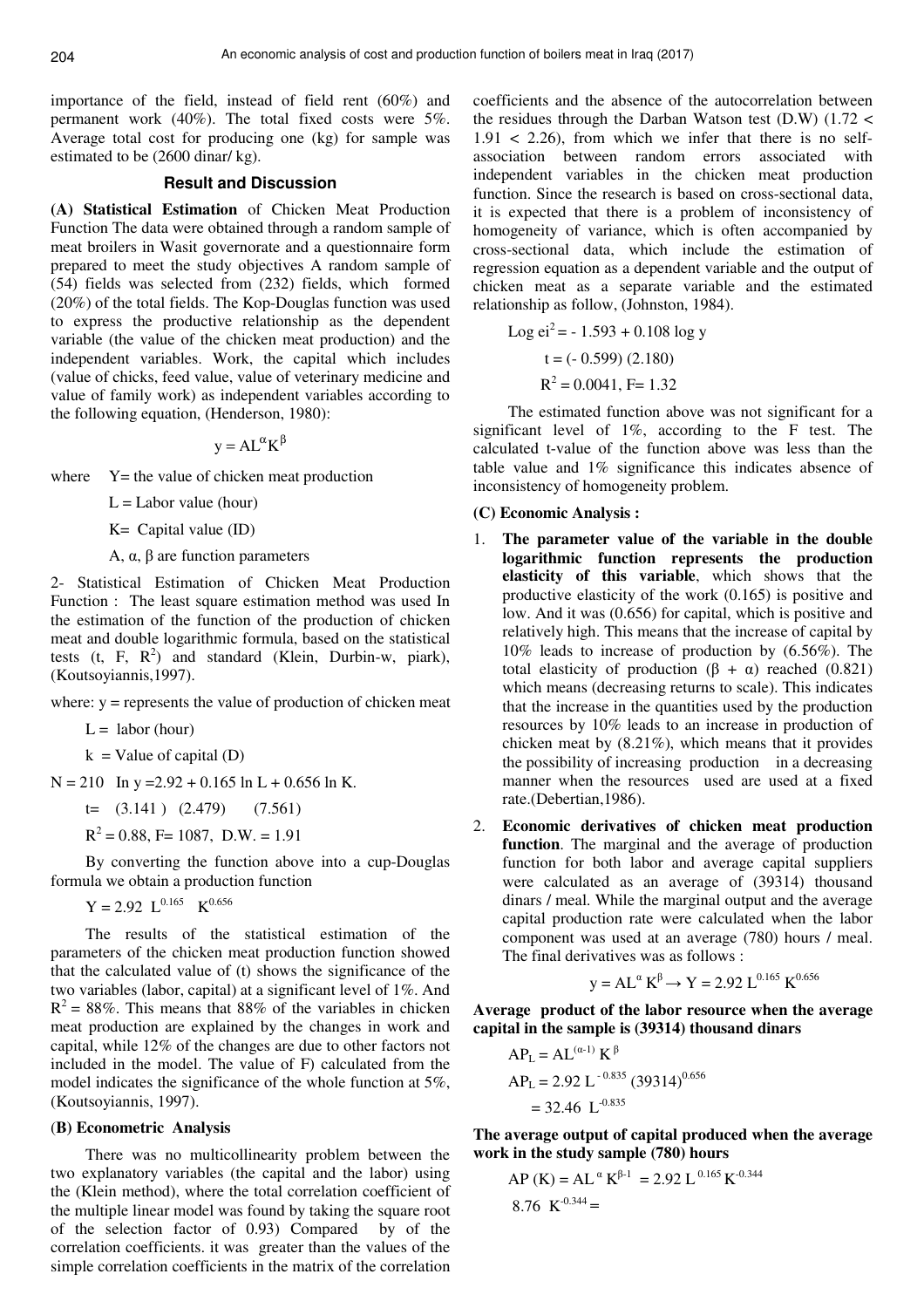**While the marginal product of the labor resource**

 $MP<sub>L</sub> = A α L<sup>(α-1)</sup> K<sup>β</sup> = (2.92)$  $(0.165)$  L<sup> $(-0.835)$ </sup> K<sup>β</sup> =  $(0.48)$  L<sup> $(-0.835)$ </sup>  $(39.314)^{0.656}$  $= 5.3 \mathrm{L}^{0.835}$ 

**The marginal product of the capital resource** 

(MP)  $K = βAL<sup>α</sup>$  $K^{(\beta-1)} = 0.656$  (2.92) L<sup>0.165</sup> K<sup>-0.344</sup> = 5.7 K<sup>-0.344</sup>

**3. Estimating the optimal quantities of labor suppliers and capital** 

It is possible to obtain at the values of the optimal quantities of suppliers of work and the capital, if we assume that the farmers work under perfect competition. This means the stability of the unit price of output and the unit price of the productive resources used in production. In order to maximize profit of this function, we take its partial differentials and, equalize it by zero. or the value of the marginal product with market price, (Debertian, 1986).

 $(\alpha A^{(\alpha-1)} K^{\beta})^*$  P= w (for labor)

 $(\beta A^{\alpha} K^{(\beta-1)})^* = r$  (for capital) w = wage, r = capital interest.

Since the average price of one kilogram of chicken (3000) ID which equals (2.5 USD) and the average price of the labor resource (1500) ID which equals (1.25 USD) per hour and interest on the capital (1.2%).

$$
y = 2.92 \, \text{L}^{0.164} \, \text{K}^{0.656}
$$
\n
$$
\text{dy/dL} = (2.92) \, (0.164) \, \text{L}^{-0.836} \, \text{K}^{0.656} \, *3000 = 1500
$$
\n
$$
1.44 \, \text{K}^{0.656} / \, \text{L}^{0.836} = 1.500
$$

**Divide the two sides of the equation by 1.500**

 $0.95 \text{ K}^{0.656}/\text{L}^{0.831}$  = 1  $L^{0.831} = 0.957 K^{0.656}$ 

**By dividing the two equation pairs at 1/0.831**

 $L = (0.95 \text{ k}^{0.656})^{1.19}$  $L = 0.94 \text{ K}^{0.605}$  (1)

#### **As for the capital**

 $dy/dk = 2.92$  (0.656)  $L^{0.164}$  K<sup>-0.344</sup> \*3000 = 1.2  $5.746 \text{ L}^{0.164} / \text{K}^{0.344} = 1.2$ 

**By dividing the two sides of equation by 1.2** 

4.788 L<sup>0.164</sup> /K<sup>0.344</sup> = 1  $L^{0.164} = 0.208 \text{ K}^{0.344}$ 

### **Divide the two ends of the equation by 1 / 0.64**

 $L = (0.208 \text{ K}^{0.344) \text{ 6.09}}$  $L = 7.2^* 10^{-5} K^{0.015} (2)$ 

#### **Equally equation (1) with (2)**

 $0.94 \text{ K}^{0.605} = 7.2 \times 10^{-5} \text{ K}^{0.015}$  $0.94 \text{ K}^{0.605 \cdot 0.015} = 7.2 \cdot 10^{-5}$  $K^{0.59} = 7.65 * 10^{-5}$  $K = (0.765 * 10^{-5})^{1.69}$  $K = 63, 589, 8$ 

**By compensating in equation (1), optimum working hours can be found** 

$$
L = 0.94 \text{ K}^{0.605}
$$
  
House 757 6(63.589)<sup>0.605</sup>  
= 0.94

The optimal combination that achieves efficiency is  $(63589 \text{ ID} = 52.990 \text{ USD})$  of the capital and 757 hours. The optimum output of this combination can be calculated by compensation in the output function as follows:

Y = 2.92 L0.164 K0.656 = 2.92 (757)0.164 \* (63589) 0.656 = 42.498 tons

**4**- **Estimation of the function of the production costs of meat chickens in the long term**. The cost function was estimated to produce chicken meat from the data of the research sample where an economic relationship was obtained on the linear, quadratic and cubic image. The cubic model was preferred in the representation of the data used in the estimation, Which is included in this model on the other hand where it can be expressed in the following equation, (Gujarati,1978):

$$
TC = 48020 + 30215.21 Y - 240.51 Y2 + 3.031 Y3
$$
  

$$
t = (3.812) (9.538) (-2.141) (4.221)
$$
  

$$
R2 = 0.92 F = 689 D.W. = 1.84
$$

It is clear from the above function that the value of  $R^2$  is about 0.92. This means that about 92% of the changes in the production costs of chicken meat are due to the change in the factors of production while the rest of the changes are estimated to be 8% due to other factors not included The model also showed the absence of the self-correlation problem since the value of (D.W) is 1.84 at a significant level of 5% and the degrees of freedom 211 (1.23 < 1.84 < 1.952 ) and from this we conclude the lack of self-correlation between the residues Economically, the model showed that the reference of the parameters is identical to the economic logic . the cost function at its beginning is increasing (+) as in the Y signal and then begins to decrease (-) as shown in  $Y<sup>2</sup>$ and then starts increasing  $(+)$  Parameter  $Y^3$ . The model also satisfies the assumption that there is no linear relation between the independent variables, because the model is not linear in terms of variables, because the variables are  $Y^2$ , the output square  $Y^3$ , the output cube is connected to functionally, but the relationship is nonlinear (Gujarati, 1978).

#### **5**- **Estimation of the optimum average production and the maximum profit for chicken meat**.

A- Optimal size of production : When a product reaches an average is called the average total cost at the lowest possible value, (Al-Ukeili, 2015). This optimum term refers to the highest efficiency which is the level at which the efficiency of a particular size of the farm reaches as high as possible. At this output, the value of the resources needed to produce one unit of the commodity is as low as possible. The optimum rate of output does not necessarily mean the level of production that achieves the largest possible profit, because the profit is not limited only to production costs, but depends on both the volume of output and the unit sale price of output. As all production costs are considered variable costs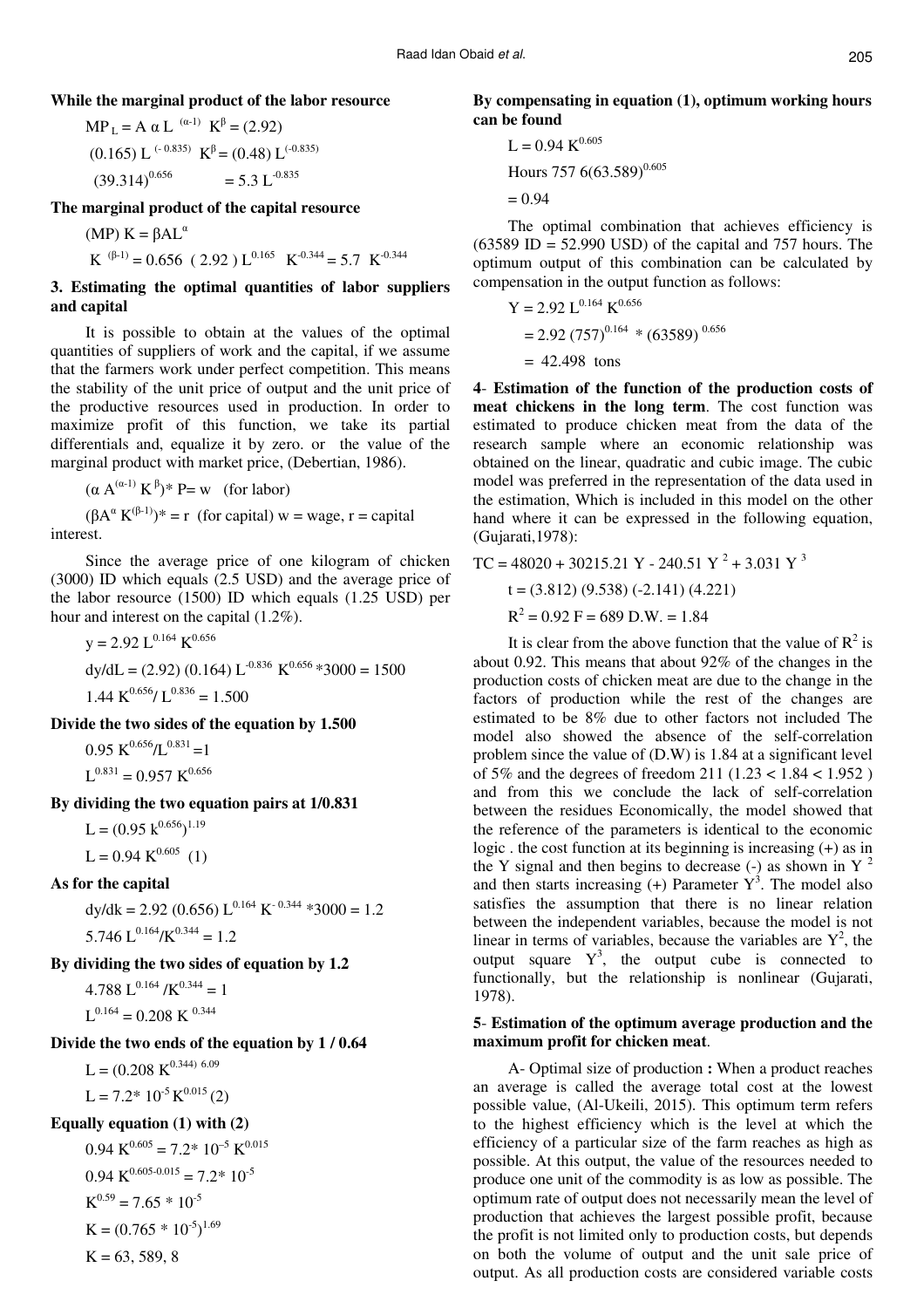in the long term. The average total cost equation was derived from the total cost equation by dividing the latter on the output after excluding the fixed limit to reflect the fixed costs, (Gujarati, 1978). The average cost of chicken meat was as follows :

## **LRATC = 30215.21-240.56Y + 3.030Y<sup>2</sup>**

In order to determine the optimal level of production which reduces costs, the first necessary condition for cost minimization was applied. This is the first derivative of the function of the average total costs for the product and its equivalent to zero. Thus, the equation is resolved for y and the optimal production level is 39.3 tons of chicken meat as shown in the following equation:

 $dATC/dY = 0$  $-240.56 + 6.06$  Y = 0  $6.06$  Y = 240.56  $Y = 240.56 / 6.062$  $Y = 39.3$  tons

The optimal number of chickens, which reduce the cost obtained by dividing the optimum size of production (39.3) tons on the productivity of birds, which amounted to be (1,700) kg By applying this, the optimum number of chickens was 23,117 birds. While the average actual number (11,000) birds and we notice a significant difference between the two levels. As shown in table (1)

**Table 1 :** Optimal size and optimal number of birds at Actual and optimal levels

|            | <b>Actual level</b><br>$(1000 \text{ bird})$ | optimal levels<br>$(1000 \text{ bird})$ |
|------------|----------------------------------------------|-----------------------------------------|
| Production | . 8 7                                        | 39.3                                    |
| Bird no.   |                                              | 23 117                                  |

Source: Calculated based on questionnaire form

#### **(B) Profit maximization**

The level of output that achieves the maximum profit was obtained through the equalization of the marginal cost function at the prevailing farm price of  $(3.000 \text{ ID} = 2.5$ USD)/KG.

$$
MC = PY \ 3215.2 - 481.02 \ y + 9.093 \ y^2 = 3000
$$

 $215.21 - 481.02$  y + 9.093 y<sup>2</sup> = 0

the value of Y can be obtained by the equation

$$
Y = \frac{-b \pm \sqrt{b^2 - 4ac}}{2a}
$$

Y= 52.4ton (amount which maximizes profit)

#### **Conclusion**

An analysis of the total cost structure shows that variable costs accounted for 95% of the total cost. The fixed costs accounted about (5%) of the total costs. The production function was estimated (Kop-Doglos) and the total production elasticity was (0.812), which is less than one, which shows a decrease in the returns of, which indicates the second stage of production. The optimum combination of capital (ID  $63589 = 52.990$  USD) and work (757) hours, while the optimum production is  $(42.4)$  tons. The optimal size of the production, which reduces the cost of long-term meat-breeding projects, was 39.3 tons and the maximum size

was (52.4) tons the study estimated the number of birds optimal for production is (23,117) birds while the average actual production (18.7) tons. Directing farmers to use optimal quantities of labor suppliers and capital . Directing farmers to reduce the quantities of work used in sample farms to optimal quantity and increase the capital used to the optimal quantity. Increasing the government support to the owners of farms to produce chicken meat, either by supporting production requirements or to prevent loans that facilitate payment. Increase investment and expansion, especially large projects for the purpose of maximizing profits. Protecting the domestic product from foreign competition by increasing the customs tariff to the level that ensures the continuation of the production of local meat chicken. The Ministry of Agriculture to spread awareness of chicken meat breeders using the best resources and modern methods in the production of this item.

#### **References**

- Ahmed, A.F. (2015). An estimation of costs function of wheat wasit governorate as case study for planting season 2013-2014. J. Agri. Sci., 46(6):1046-1059.
- Al-Etabi, R.I. (2008). Analysis of the economics of production factors and the cost of maize crop in Wasit province, Ph.D. Thesis. Faculty of Agriculture, University of Baghdad. Iraq.
- Al-Etabi, R.I. (2011). Analytical Study of the Economics of Rice Production for the Agricultural Season 2009, Al-Rafidain University Journal, Issue: 28 : 66-74.
- Al-Etabi, R.I. (2002). Estimation of Cost Functions for Table Egg Projects in Baghdad Governorate(case study), Master Thesis, Faculty of Agriculture, University of Baghdad. Iraq.
- Al-Gumard, E.A. (1988). Introduction to Economic, Mathematic. Mosul University.
- Al-Jumaili, J.S. (1998). Standard Economic Analysis of the Functions of Production and Cost of Cotton Crops in Salaheddine Governorate. PhD Thesis. Faculty of Agriculture and Forestry, University of Mosul.
- Al-Mayahi, A.M. (2014). Economics of Meat Breasts Production in Iraq, Diyala Governorate (Case Study), Master Thesis. Faculty of Agriculture, University of Baghdad, Iraq.
- Al-Ukeili, O.K. (2014). Estimation of Cost Functions and Economies of Size for Meat Breeding Projects in Baghdad Governorate, J. Agri.Sci, 37(2): 420-424.
- Al-Ukeili, O.K. (2015). Estimating the profit cost function and technical efficiencies of maize production in Babylon province /Iraq. J. App. Agri. Sci., 1(3): 66-73.
- Debertin, D.L. (1986). Agricultural production Economics, New York, USA.
- Gujarati, D. (1978). Basic Econometric, New York, USA.
- Haikal, A.A. (1975). Questions and Answers in Analytical Economics and Mathematical and Standard Economics, Makawa Library, Egypt.
- Henderson, J.P. (1980). Microeconomics Theory Mathematical Approach, New York, USA.
- Johnston, D.G. (1984). Econometric Methods. 3rd Edition, New York, USA.
- Koutsoyiannis, A. (1977). Theory of Econometrics, 2nd Edition. London.
- Ministry of Planning (2016). Central organization of Statistics, Department of Agricultural Statistic.